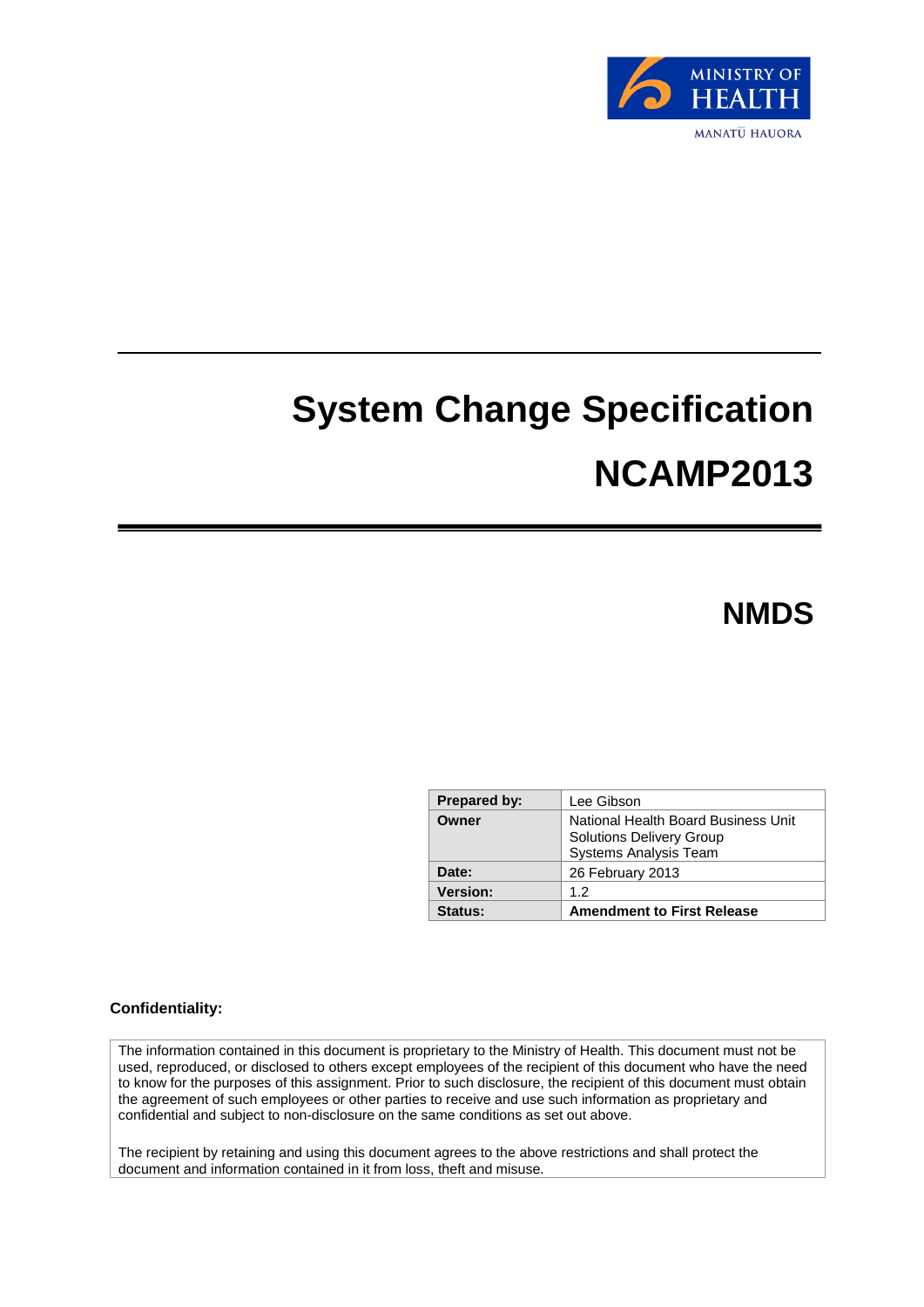# **Table of Contents**

| 1. |            |                                                                                            |
|----|------------|--------------------------------------------------------------------------------------------|
|    | 1.1.       |                                                                                            |
|    | 1.2.       |                                                                                            |
|    | 1.3.       |                                                                                            |
|    |            |                                                                                            |
| 2. |            |                                                                                            |
|    | 2.1.       |                                                                                            |
|    | 2.2.       |                                                                                            |
|    | 2.3.       |                                                                                            |
|    | 2.4.       |                                                                                            |
|    | 2.5.       |                                                                                            |
|    | 2.6.       |                                                                                            |
|    | 2.7.       |                                                                                            |
|    | 2.8.       |                                                                                            |
|    | 2.9.       |                                                                                            |
|    | 2.10.      |                                                                                            |
|    |            |                                                                                            |
| 4. |            |                                                                                            |
|    | 4.1.       |                                                                                            |
|    | 4.2.       |                                                                                            |
|    | 4.3.       | Revised Purchase Unit Mappings for Disability and health of Older People (NCR ID 68B)8     |
|    | 4.4.       | Adjustment to the Radiotherapy exclusion rule to include new XPU assignment (NCR ID 68D) 8 |
|    | 4.5.       | New NZ-Specific DRG for O66T SFLP for Twin-to-Twin Transfusion Syndrome (NCR ID 68E) 9     |
|    | 4.6.       | New NZ-Specific DRG for F03M Transcatheter Pulmonary Valve Implant (NCR ID 68F)  10        |
|    | 4.7.       |                                                                                            |
|    | 4.8.       |                                                                                            |
|    | 4.9.       |                                                                                            |
|    |            |                                                                                            |
|    |            |                                                                                            |
|    |            |                                                                                            |
|    | B.1.       |                                                                                            |
|    | B.2.       |                                                                                            |
|    | B.3.       |                                                                                            |
|    | <b>B4.</b> |                                                                                            |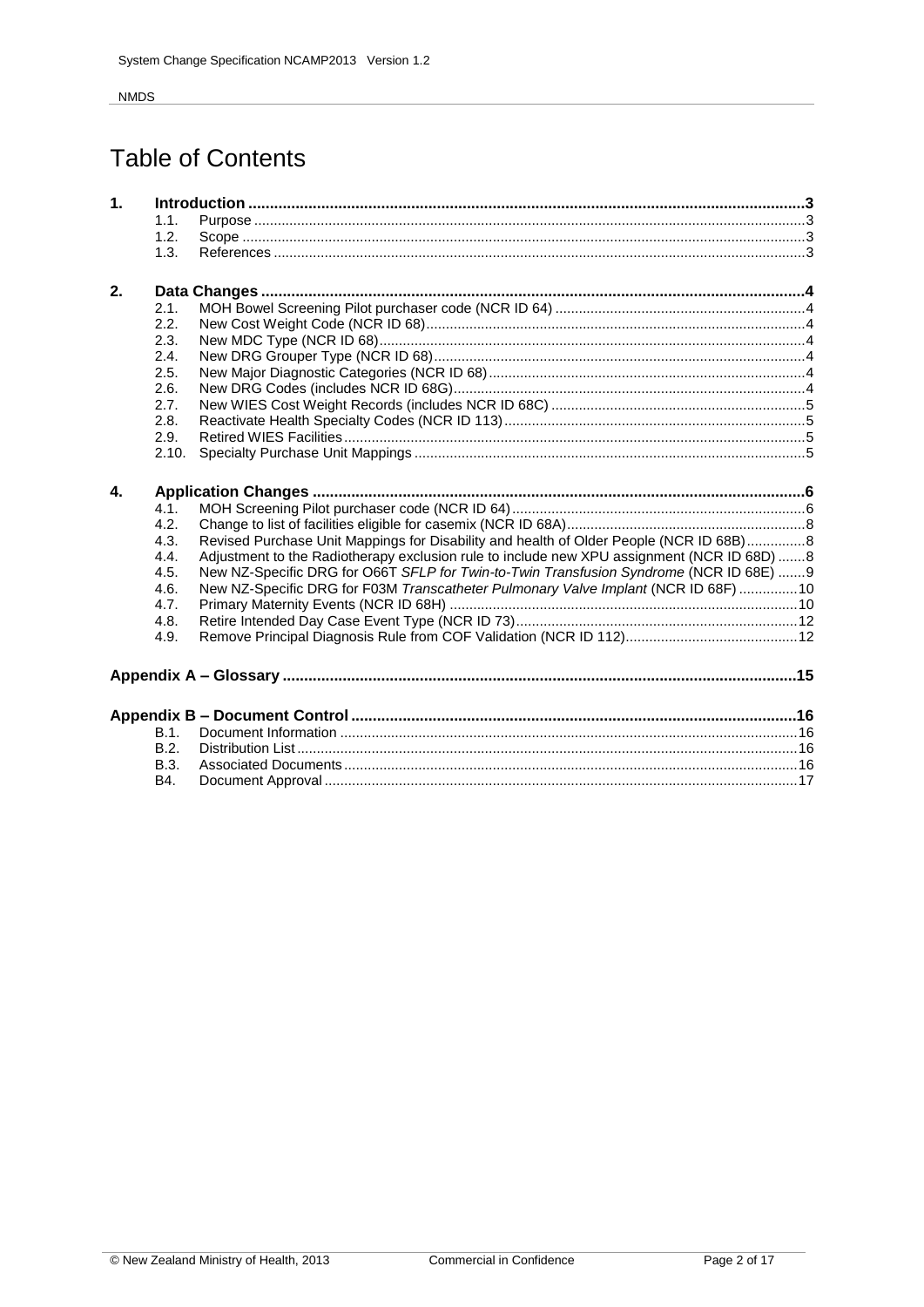### <span id="page-2-0"></span>**1. Introduction**

#### <span id="page-2-1"></span>**1.1. Purpose**

The purpose of this document is to specify the changes that need to be made to the National Minimal Data Set (NMDS) system for the NCAMP 2013 project.

The intended audience for this specification is DBAs, Developers and Testers.

#### <span id="page-2-2"></span>**1.2. Scope**

This specification covers the changes to the NMDS transactional system. There is a separate specification for changes to the NMD data mart.

#### <span id="page-2-3"></span>**1.3. References**

The following table provides reference to the Change Notifications for NCAMP 2013 that apply to NMDS.

| <b>Reference</b><br><b>Number</b>                     | <b>Requirement</b>                                                                                                                           |                                                                                                                                                                                                                                                                                  |  |
|-------------------------------------------------------|----------------------------------------------------------------------------------------------------------------------------------------------|----------------------------------------------------------------------------------------------------------------------------------------------------------------------------------------------------------------------------------------------------------------------------------|--|
| NCR ID 64                                             | Identify bowel screening pilot colonoscopies in NMDS and NNPAC                                                                               |                                                                                                                                                                                                                                                                                  |  |
|                                                       | Introduce MOH Screening Pilot purchaser code                                                                                                 |                                                                                                                                                                                                                                                                                  |  |
| NCR ID 68                                             |                                                                                                                                              | WIESNZ13 Methodology and Casemix Purchase Unit Allocation (includes NCR<br>ID 68A - Upgrade AR-DRG to v6.0x)                                                                                                                                                                     |  |
|                                                       | 68A                                                                                                                                          | Five facilities have been retired from the casemix eligible facilities list as<br>they provide no casemix-funded activity. The facilities are 4212, 5814,<br>5818, 5819 and 5820                                                                                                 |  |
|                                                       | 68B                                                                                                                                          | Revised purchase unit mappings for Disability and Health of Older People                                                                                                                                                                                                         |  |
|                                                       | 68C                                                                                                                                          | The DRGs E40A Respiratory System Diagnosis W Ventilator Support W<br>Catastrophic CC and E40B Respiratory System Diagnosis W Ventilator<br>Support W/O Catastrohpic CC did not have the correct MV designation.<br>They designation has been changed from 'D' to 'l' ineligible. |  |
| 68D<br>68E<br><b>Twin Transfusion Syndrome</b><br>68F |                                                                                                                                              | Adjusted the Radiotherapy exclusion rule to include new XPU assignment                                                                                                                                                                                                           |  |
|                                                       |                                                                                                                                              | A new NZ-specific DRG has been developed for O66T SFLP for Twin to                                                                                                                                                                                                               |  |
|                                                       |                                                                                                                                              | A new NZ-specific DRG has been developed for F03M Transcatheter<br>Pulmonary Valve Implant (Melody Valve).                                                                                                                                                                       |  |
|                                                       | 68G                                                                                                                                          | The cost weights apply to the DRG set AR-DRG v6.0x which reinstates<br>10 DRG complexity splits from AR-DRG v5.0. The 10 reinstated DRGs<br>expanded the 10 DRGs in AR-DRG v6.0 to 20 in AR-DRG v6.0x for<br>maternity, mental health and breast malignancies.                   |  |
|                                                       | 68H                                                                                                                                          | Revised Primary Maternity wording to allow for developments arising from<br>the new Primary Maternity Service Specifications and revised Purchase<br>Unit structure.                                                                                                             |  |
| NCR ID 73                                             | Retire Intended Day Case Event Type                                                                                                          |                                                                                                                                                                                                                                                                                  |  |
| <b>NCR ID 112</b>                                     | Retire NMDS Validation that generates a warning if the Primary Diagnosis (Type<br>A) has a Condition Onset Flag COF=1 Onset during admission |                                                                                                                                                                                                                                                                                  |  |
| <b>NCR ID 113</b>                                     | 1.                                                                                                                                           | Identify Intestinal Failure Specialist Service separately                                                                                                                                                                                                                        |  |
|                                                       | 2.                                                                                                                                           | Identify Paediatric Metabolic Events separately                                                                                                                                                                                                                                  |  |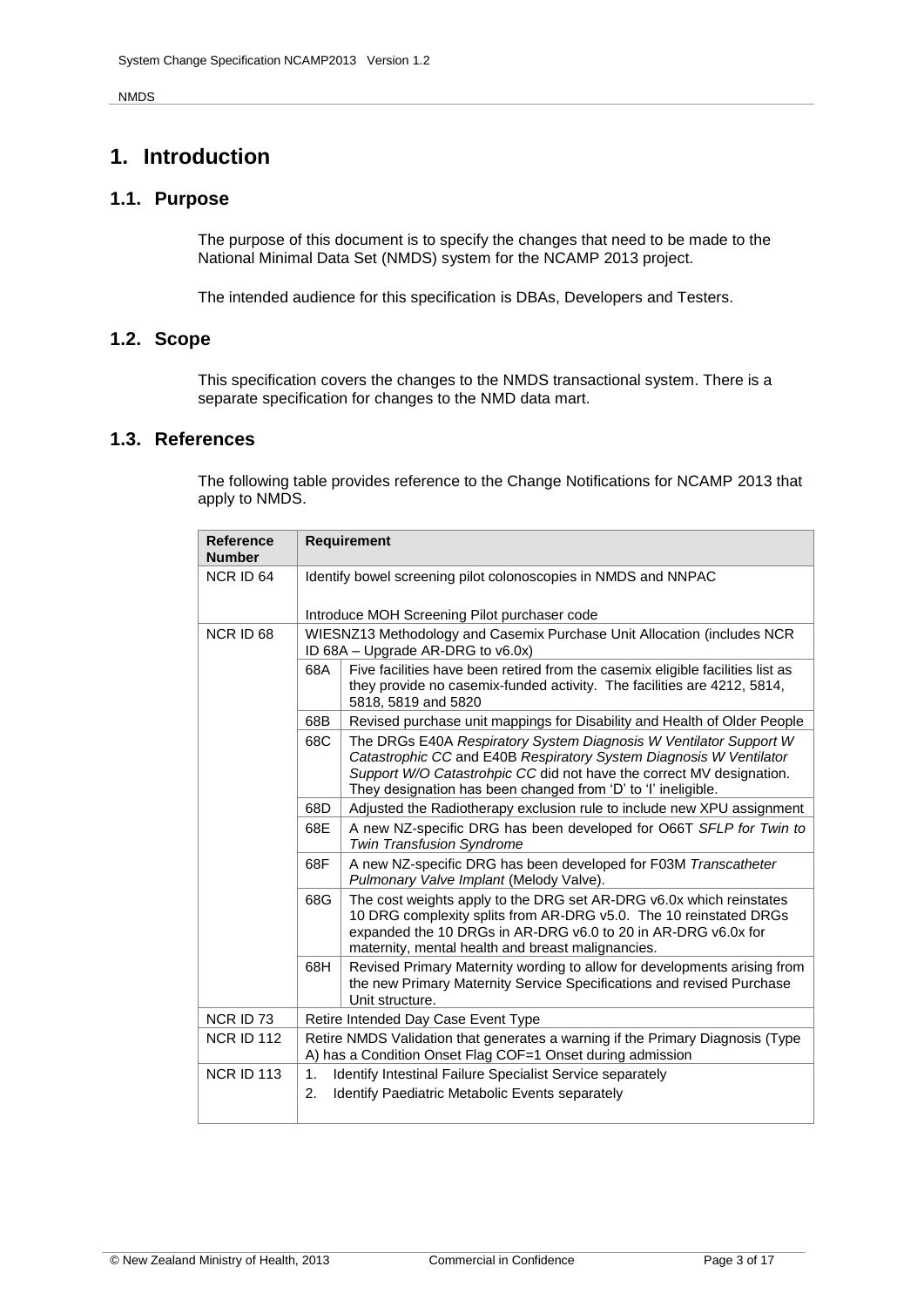## <span id="page-3-0"></span>**2. Data Changes**

#### <span id="page-3-1"></span>**2.1. MOH Bowel Screening Pilot purchaser code (NCR ID 64)**

1. Insert the following row into the purchaser\_code\_tab table:

| Column                    | Value                      |
|---------------------------|----------------------------|
| purchaser code            | -33                        |
| purchase_code_description | <b>MoH Screening Pilot</b> |
| purchaser address         | Wellington                 |
| purchaser_start_date      | 2011-10-01                 |
| purchaser end date        | null                       |

#### <span id="page-3-2"></span>**2.2. New Cost Weight Code (NCR ID 68)**

2. Insert the following row into the cost\_weight\_tab table:

| Column                  | Value    |
|-------------------------|----------|
| cost_weight_code        | 14       |
| cost_weight_description | WIESNZ13 |

#### <span id="page-3-3"></span>**2.3. New MDC Type (NCR ID 68)**

3. Insert the following row into the mdc\_type\_tab table:

| Column               | Value               |
|----------------------|---------------------|
| mdc_type             |                     |
| mdc_type_description | AR-DRG version 6.0x |

#### <span id="page-3-4"></span>**2.4. New DRG Grouper Type (NCR ID 68)**

4. Insert the following row into the drg\_group\_type\_tab table:

| Column                       | Value               |
|------------------------------|---------------------|
| drg_grouper_type             |                     |
| drg_grouper_type_description | AR-DRG Version 6.0x |
| mdc_type                     |                     |

#### <span id="page-3-5"></span>**2.5. New Major Diagnostic Categories (NCR ID 68)**

5. Insert the following values into the mdc\_code\_tab table:



#### <span id="page-3-6"></span>**2.6. New DRG Codes (includes NCR ID 68G)**

6. Insert the following rows into the drg\_code\_tab table: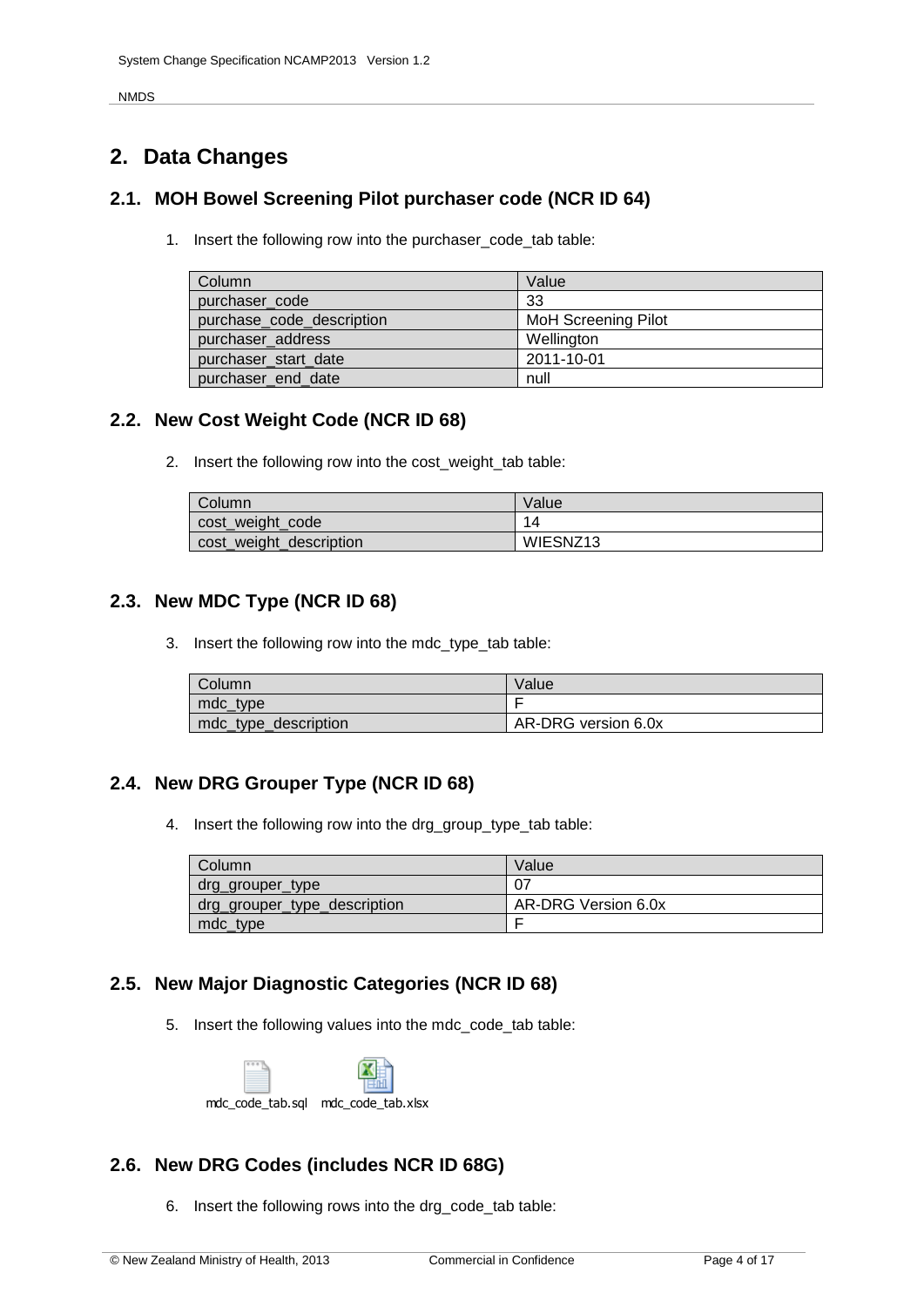



#### <span id="page-4-0"></span>**2.7. New WIES Cost Weight Records (includes NCR ID 68C)**



#### <span id="page-4-1"></span>**2.8. Reactivate Health Specialty Codes (NCR ID 113)**

#### <span id="page-4-2"></span>**2.9. Retired WIES Facilities**

| drg_code_tab.sql drg_code_tab.xlsx                                                                                                                                                         |                                                                                                                                                                                                                                                                         |
|--------------------------------------------------------------------------------------------------------------------------------------------------------------------------------------------|-------------------------------------------------------------------------------------------------------------------------------------------------------------------------------------------------------------------------------------------------------------------------|
| 2.7. New WIES Cost Weight Records (includes NCR ID 68C)                                                                                                                                    |                                                                                                                                                                                                                                                                         |
| 7.                                                                                                                                                                                         | Insert the following rows into the wies_cost_weight_tab table (WIESNZ13 Appendix 1)                                                                                                                                                                                     |
| wies_cost_weight_tawies_cost_weight_ta<br>$b$ . x $\mathsf{lsx}$<br>b.sql                                                                                                                  |                                                                                                                                                                                                                                                                         |
| 2.8. Reactivate Health Specialty Codes (NCR ID 113)                                                                                                                                        |                                                                                                                                                                                                                                                                         |
| 8.<br>dates and now.                                                                                                                                                                       | Update the health_specialty_tab to set the health_specialty_end_date to null where the<br>health_specialty_code is in ('M24', 'S11'). It has been confirmed that there is no<br>requirement for these health specialty codes to be ineffective between their current en |
| 2.9. Retired WIES Facilities                                                                                                                                                               |                                                                                                                                                                                                                                                                         |
| following wies_facility_code values.                                                                                                                                                       | 9. Update the wies_facility_tab to set the wies_facility_to_date to the following values for                                                                                                                                                                            |
| wies_facility_code                                                                                                                                                                         | wies_facility_to_date                                                                                                                                                                                                                                                   |
| 4212                                                                                                                                                                                       | 30 June 2013                                                                                                                                                                                                                                                            |
| 5814                                                                                                                                                                                       | 30 June 2013                                                                                                                                                                                                                                                            |
| 5818                                                                                                                                                                                       | 30 June 2013                                                                                                                                                                                                                                                            |
| 5819                                                                                                                                                                                       | 30 June 2013                                                                                                                                                                                                                                                            |
| 5820                                                                                                                                                                                       | 30 June 2013                                                                                                                                                                                                                                                            |
| 8611 (Closed in 2011)                                                                                                                                                                      | 30 June 2011                                                                                                                                                                                                                                                            |
| 8918 (Retired since duplicated by 8549)                                                                                                                                                    | 30 June 2013                                                                                                                                                                                                                                                            |
| 2.10. Specialty Purchase Unit Mappings<br>10. Insert the following records into the specialty_purchase_unit_tab<br>specialty_purchase_ specialty_purchase_<br>unit_tab.sql<br>unit tab.csv |                                                                                                                                                                                                                                                                         |
|                                                                                                                                                                                            |                                                                                                                                                                                                                                                                         |
| © New Zealand Ministry of Health, 2013                                                                                                                                                     | <b>Commercial in Confidence</b><br>Page 5 of 17                                                                                                                                                                                                                         |

#### <span id="page-4-3"></span>**2.10. Specialty Purchase Unit Mappings**

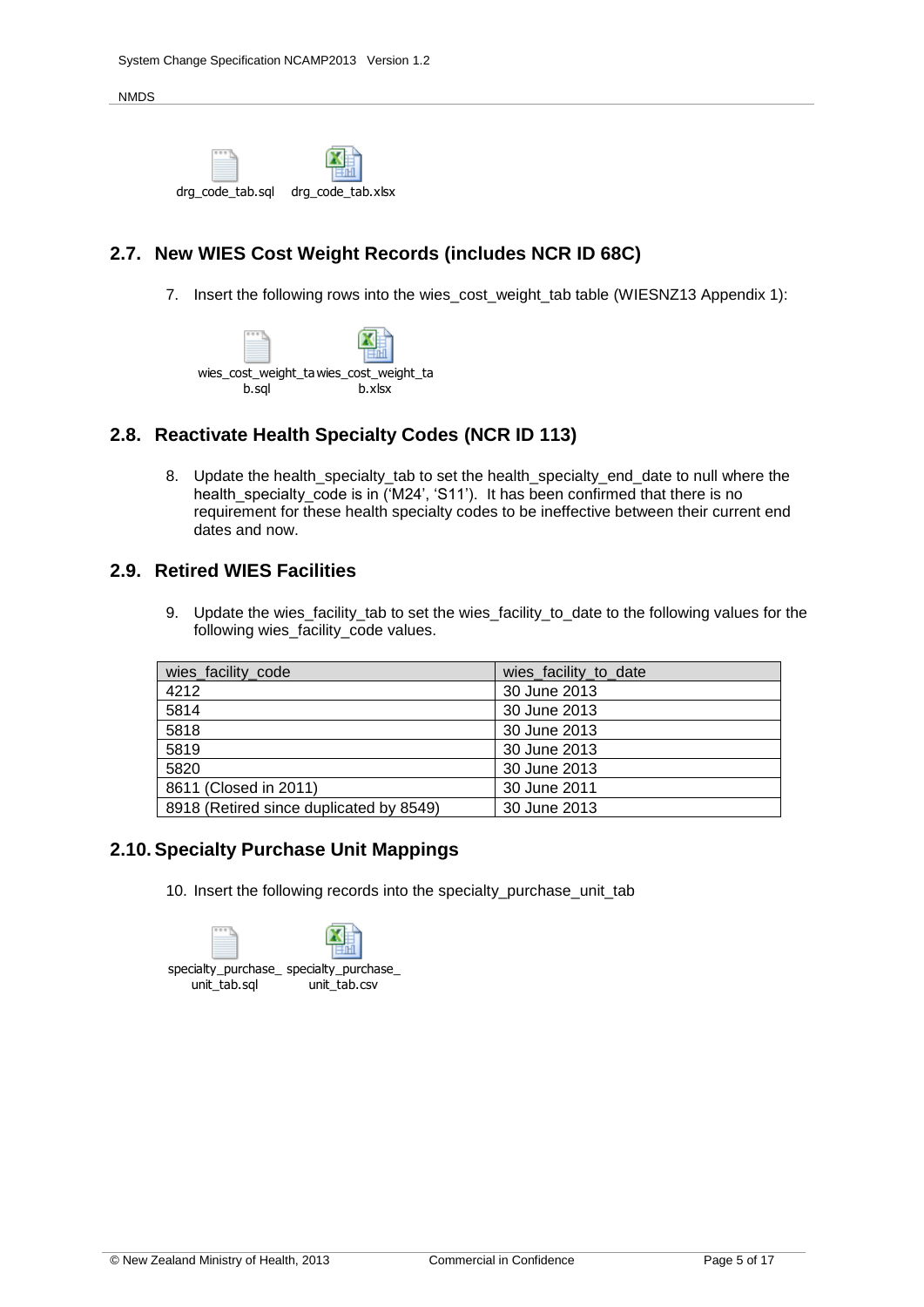## <span id="page-5-0"></span>**4. Application Changes**

#### <span id="page-5-1"></span>**4.1. MOH Screening Pilot purchaser code (NCR ID 64)**

- 11. Where events are submitted with a purchaser code of 33, commit the record with a health\_event\_tab.private value of 'N' (Requirement 6 in Section 4.2.2 of the HLBRs).
- 12. In the existing Funding Agency validation, treat events submitted with a principal health services purchaser value of 33 in the same way as for 34. See the area highlighted in lemon of [Figure 1](#page-6-0) on the next page.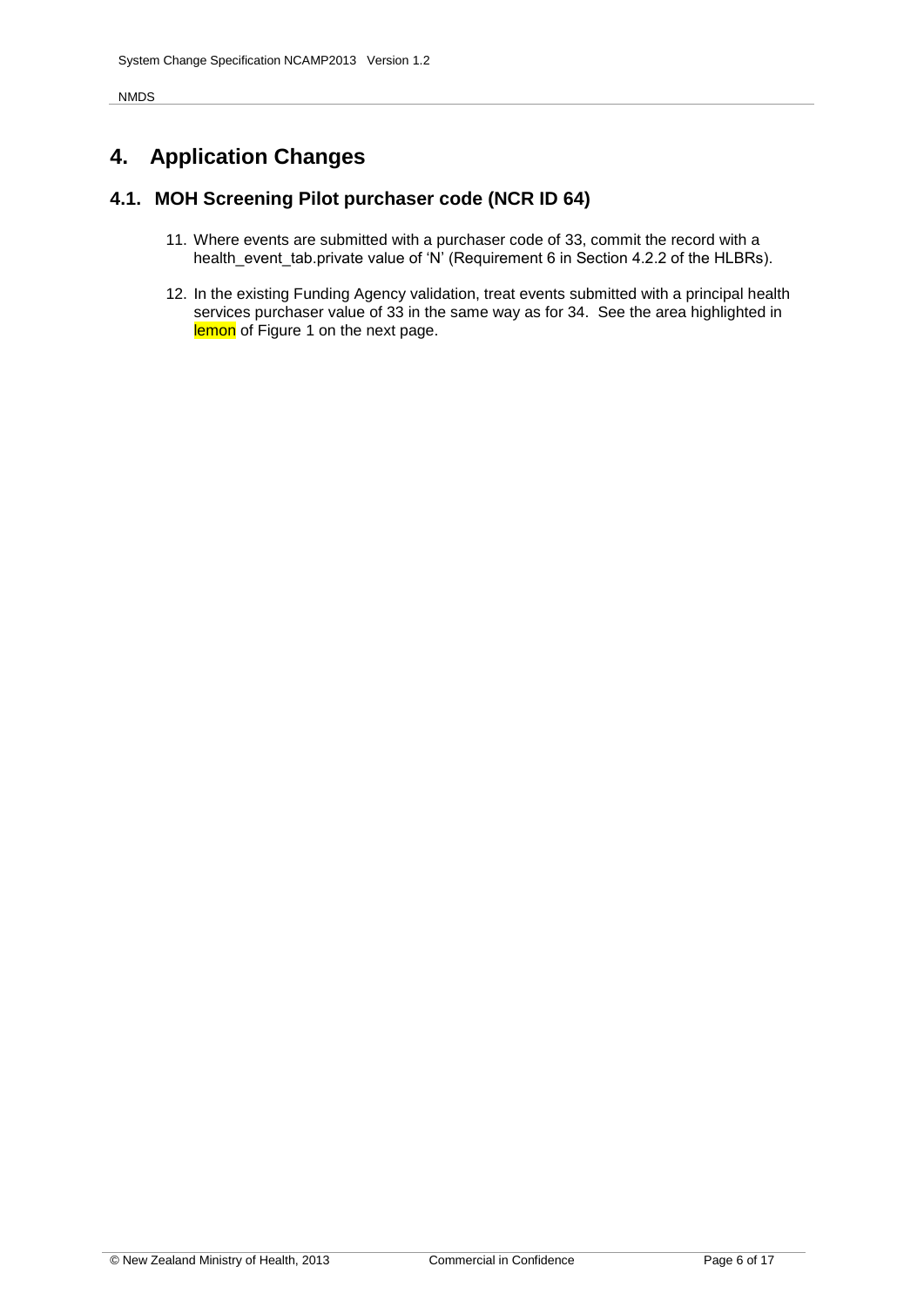

<span id="page-6-0"></span>

**Figure 1**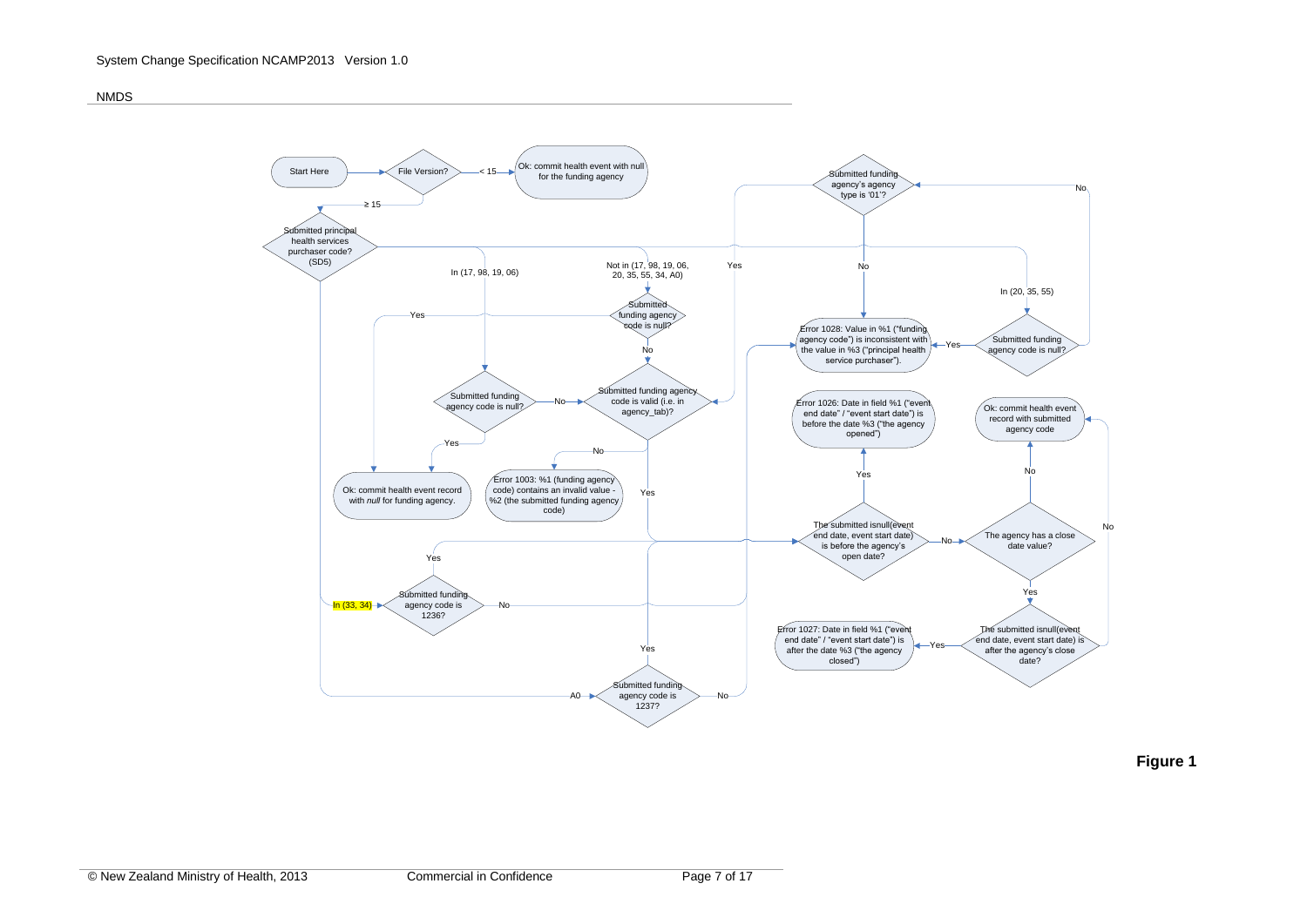#### <span id="page-7-0"></span>**4.2. Change to list of facilities eligible for casemix (NCR ID 68A)**

13. In the new WIESNZ13 class, override the list of facilities eligible for casemix to include only those in the following list (4212, 5814, 5818, 5819 and 5820 have been removed – there will also be updates to the wies facility tab to reflect this): 0314, 3111, 3214, 3215, 3216, 3250, 3260, 3311, 3411, 3611, 3612, 3811, 3911, 4011, 4013, 4014, 4111, 4112, 4113, 4114, 4211, 4311, 4313, 4411, 4511, 4711, 4712, 4811, 4911, 5011, 5311, 5312, 5313, 5323, 5329, 5511, 5711, 5811, 5812, 5816, 5911, 8024, 8206, 8218, 8233, 8255, 8268, 8270, 8280, 8281, 8284, 8292, 8297, 8303, 8313, 8314, 8331, 8351, 8366, 8377, 8383, 8394, 8405, 8420, 8432, 8459, 8462, 8471, 8473, 8477, 8482, 8487, 8495, 8499, 8507, 8549, 8579, 8580, 8595, 8630, 8644, 8656, 8714, 8715, 8716, 8718, 8719, 8720, 8721, 8722, 8757, 8774, 8784, 8785, 8791, 8792, 8805, 8861, 8867, 8912, 8915, 8916, 8920, 8921, 8924, 8929, 8971, 8977, 8979 (WIESNZ13 Section 5.2.36).

#### <span id="page-7-1"></span>**4.3. Revised Purchase Unit Mappings for Disability and health of Older People (NCR ID 68B)**

14. In the new WIESNZ13 class, override the NonMedSGExclusionRule method to attribute the following XPUs to events reported with the following health specialty codes (WIESNZ13 Section 5.2.6):

| <b>Health Specialty Code</b> | <b>XPU</b>    | <b>XPU Description</b>                           |
|------------------------------|---------------|--------------------------------------------------|
| $DOO - DO3$                  | <b>HOP214</b> | Age Related AT&R                                 |
| D <sub>04</sub>              | HOP1013       | Carer Support Respite Day                        |
| $D20 - D24$                  | <b>HOP235</b> | Psychogeriatric AT&R                             |
| $D40 - D44$                  | <b>DSS214</b> | Young Physically Disabled AT&R                   |
| $D10 - D11$                  | HOP1006       | Aged Residential Care - Hospital                 |
| D <sub>12</sub>              | HOP1044       | Aged Residential Respite - Hospital level        |
| D <sub>13</sub>              | HOP1033       | Aged Residential Care - Rest Home                |
| D <sub>14</sub>              | HOP1043       | Aged Residential Respite - Rest Home level       |
| $D30 - D31$                  | HOP1035       | Aged Residential Care - Specialist               |
| D32                          | HOP1046       | Aged Residential Respite - Psychogeriatric level |
| D <sub>33</sub>              | HOP1032       | Aged Residential Care - Secure Dementia          |
| D <sub>34</sub>              | HOP1043       | Aged Residential Respite - Dementia level        |

#### <span id="page-7-2"></span>**4.4. Adjustment to the Radiotherapy exclusion rule to include new XPU assignment (NCR ID 68D)**

The XPU M50005 has been replaced by two new XPUs, M50024 and M50025 (WIESNZ13 Section 5.2.25).

15. In the new WIESNZ13 class, override the radiotherapy exclusion rule to use the logic in [Figure 2](#page-8-1) for determining the excluded purchase unit for radiotherapy events. Note that the first three nodes in [Figure 2](#page-8-1) are the same as the existing logic.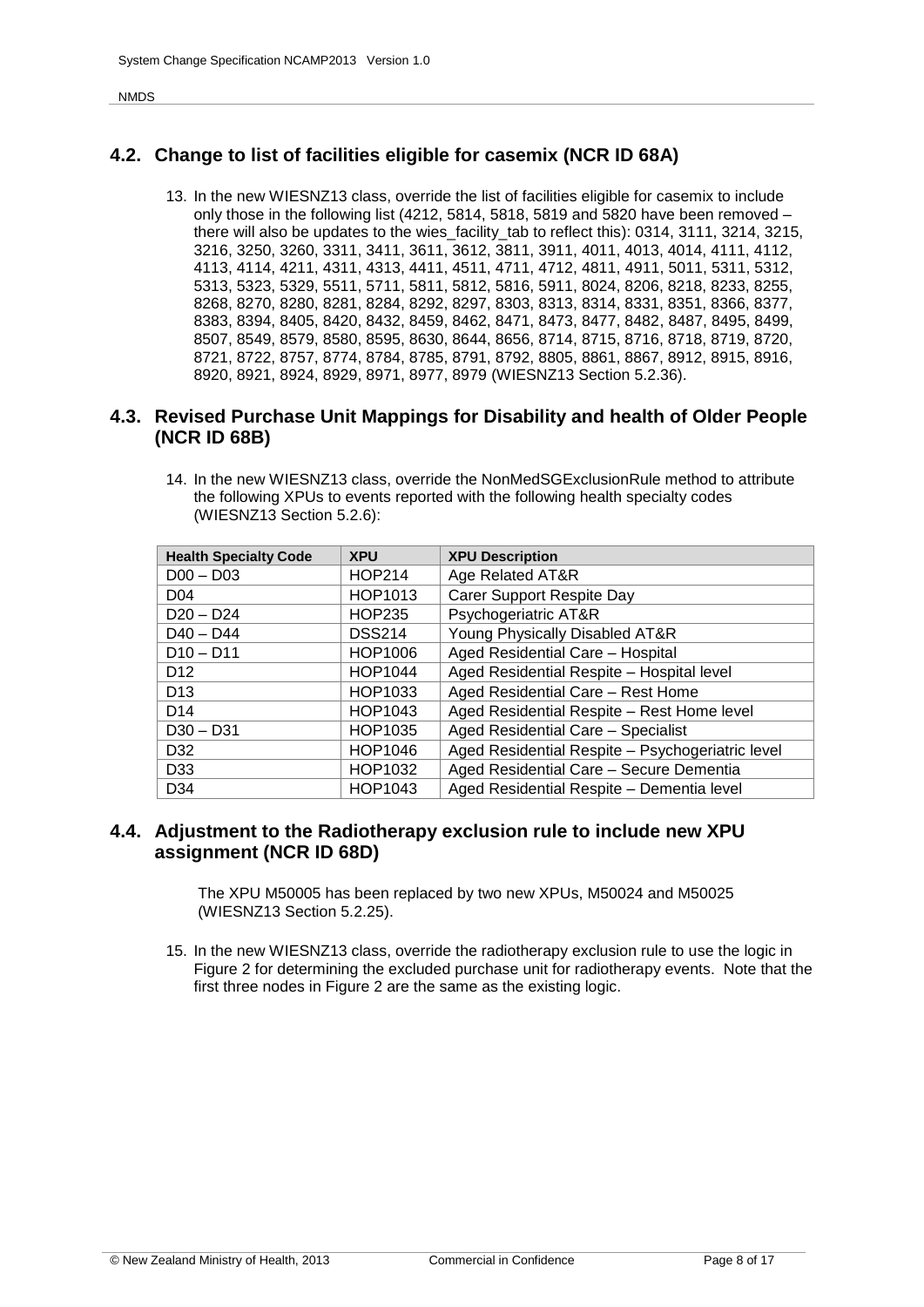#### NMDS



**Figure 2**

#### <span id="page-8-1"></span><span id="page-8-0"></span>**4.5. New NZ-Specific DRG for O66T** *SFLP for Twin-to-Twin Transfusion Syndrome* **(NCR ID 68E)**

16. Before allocating cost weights to events, update health\_event\_tab.nz\_drg\_code\_current with the new NZ-specific DRG code of O66T (SFLP for Twin to Twin Transfusion Syndrome) for events whose principal diagnosis is O430 (Placental transfusion syndromes) AND one of the first 30 procedure codes is 9048800 (Endoscopic ablation of vessels and placental). (WIESNZ13 Section 4.3.2).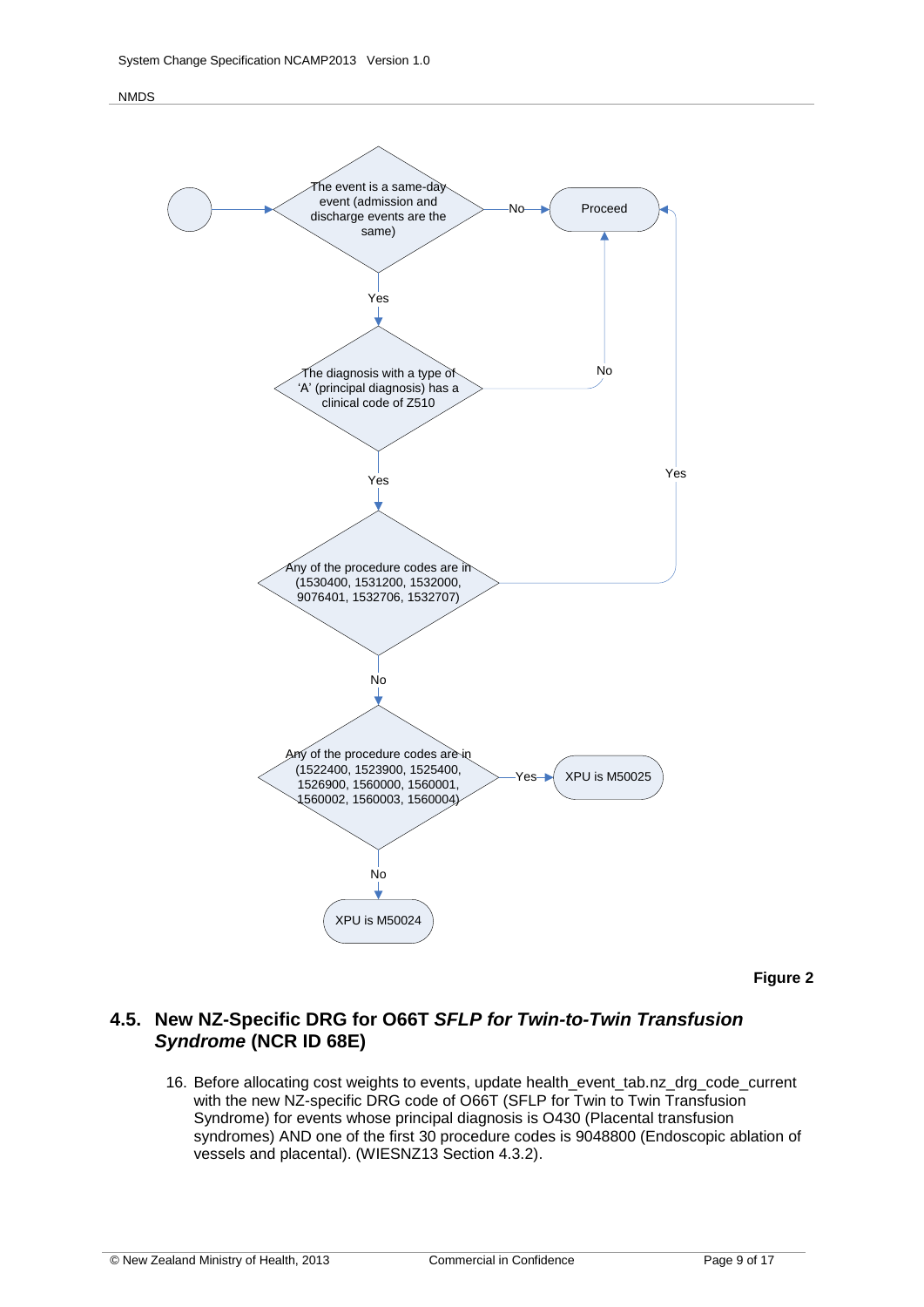#### <span id="page-9-0"></span>**4.6. New NZ-Specific DRG for F03M** *Transcatheter Pulmonary Valve Implant*  **(NCR ID 68F)**

17. Before allocating cost weights to events, update health\_event\_tab.nz\_drg\_code\_current with the new NZ-specific DRG code of F03M for events containing in the first thirty procedures at least one procedure with the clinical code 3848807 and at least one procedure code with the clinical code 3827003 with the same diagnosis\_procedure\_tab.procedure\_acc\_date value (WIESNZ13 Section 4.3.2).

#### <span id="page-9-1"></span>**4.7. Primary Maternity Events (NCR ID 68H)**

All primary maternity events will be excluded from casemix (WIESNZ13 5.2.16). They will be attributed with a XPU of W02020 and the cost weight will be calculated depending on the value of the health specialty code (HSC), the length of stay (LoS), and various weightings. The matfac list referred to in the following two figures is as follows: 4111, 3215, 3216, 3213, 3214, 3260, 5311, 5312, 4911, 3311, 3411, 4711, 5711, 3612, 5511, 4311, 5811, 5812, 3811, 3911, 4014, 4011, 5911, 4411, 4211, 4511.

A criterion specified in WIESNZ13 for primary maternity events has not been included here since it ought to already have been satisfied elsewhere in application's process. This is the so-called 'Boarder Check' which is to include records where the primary diagnosis is not Z763 (Healthy person accompanying sick person) or Z764 (Other boarder in health-care facility). See Section 5.2.4 of WIESNZ13 on Non-Treated Patients (Boarders or Cancelled Operations).

18. In the WIESNZ13 class, override the primary maternity method to use the following to identify primary maternity events, identifying them with an XPU of W02020, and setting the health event's cost weight value to the RVU values in [Figure 3](#page-10-0) or in the alternative [Figure 4](#page-11-2) below: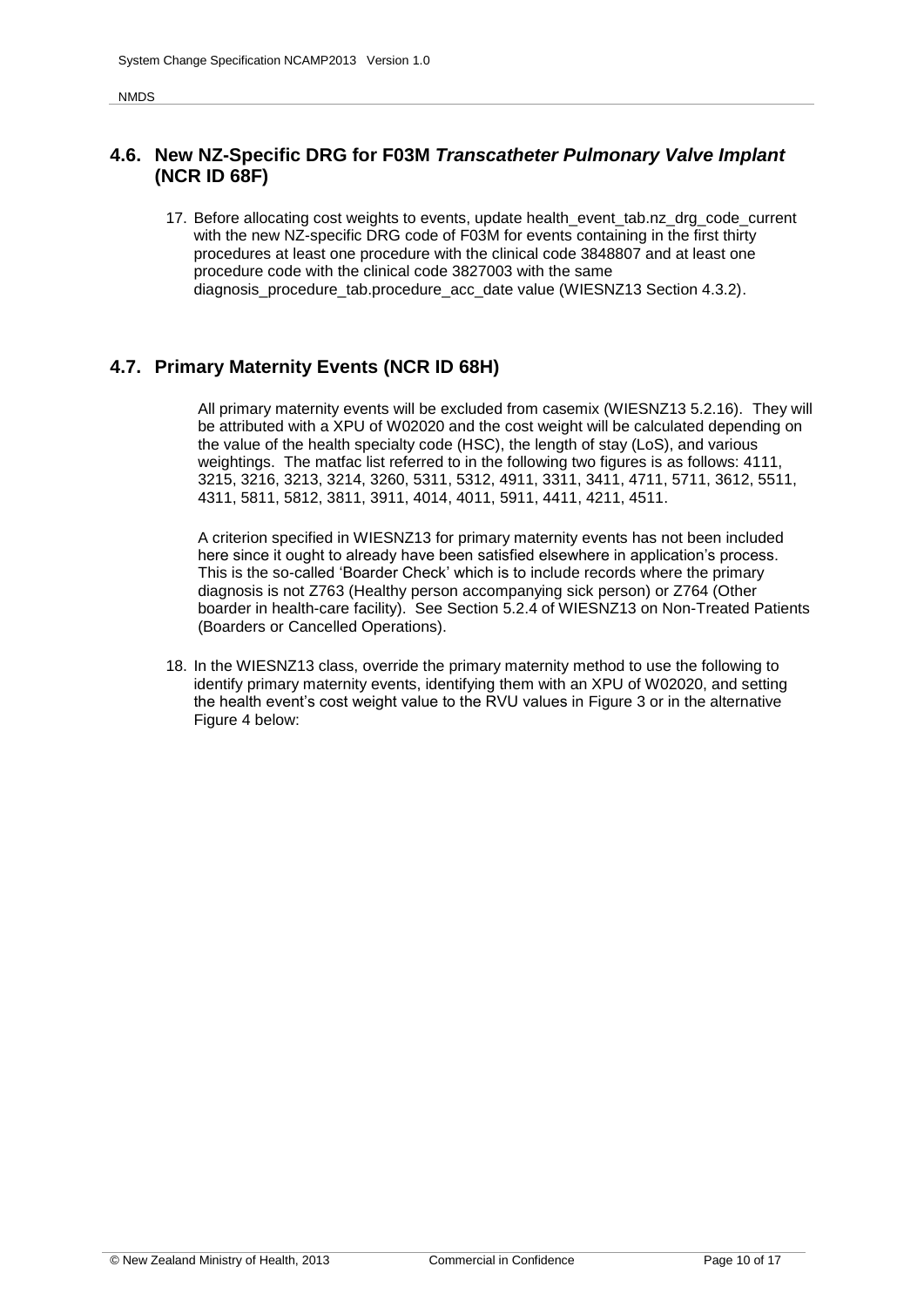

#### **Figure 3**

<span id="page-10-0"></span>There is an alternative version of this tree in [Figure 4](#page-11-2) on the next page which evaluates the length of stay once.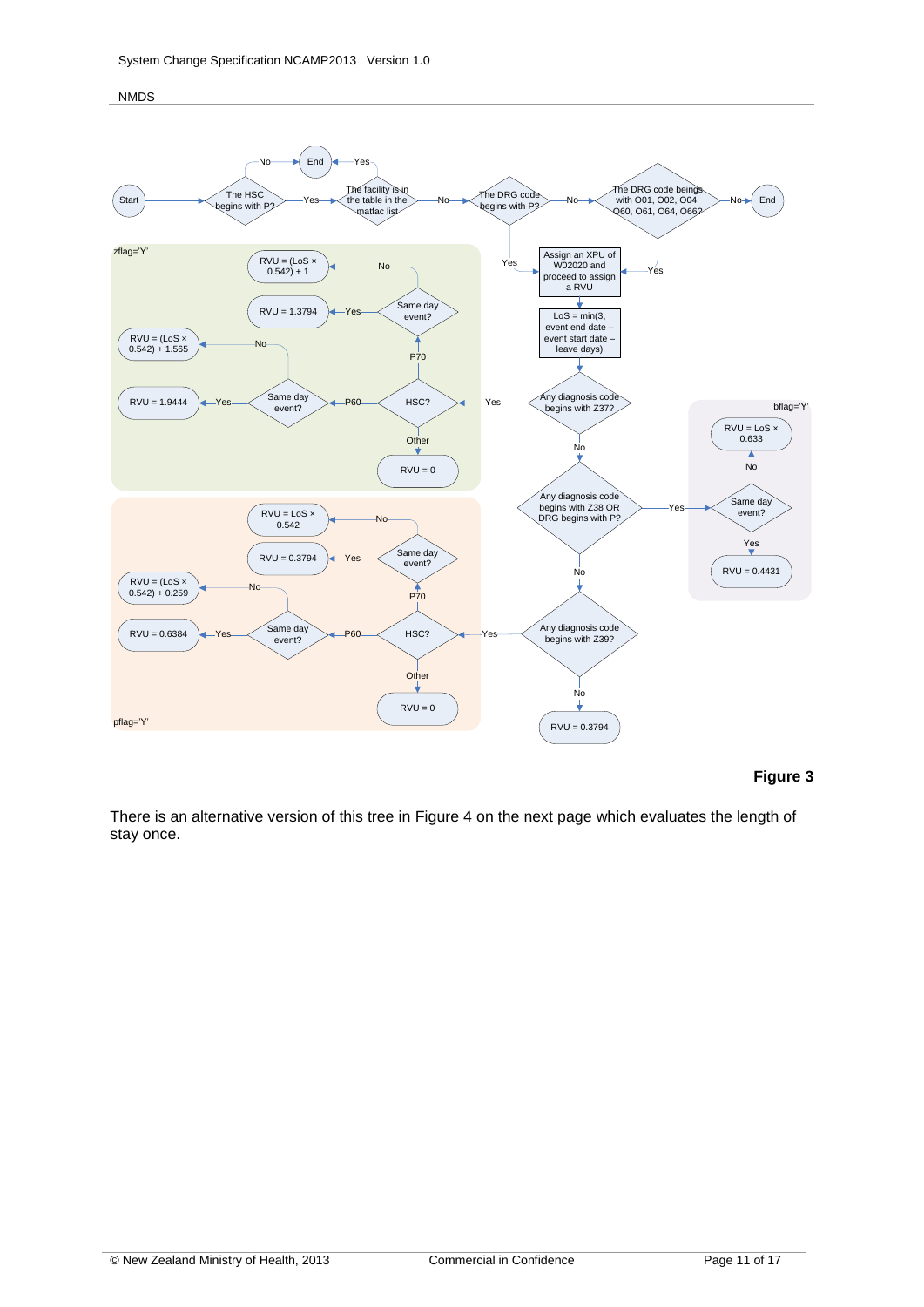

**Figure 4**

#### <span id="page-11-2"></span><span id="page-11-0"></span>**4.8. Retire Intended Day Case Event Type (NCR ID 73)**

The Event Type 'ID' is being retired, and any event submitted with an event end date on or after 1 July 2013 needs to be rejected.

We are making the assumption that at the time of going live, there will be no pre-existing ID events with an end date on or after 1 July 2013. Such events would not be able to be deleted.

19. If the event end date value is on or after 1 July 2013, reject the record with the Error ID 1003 "%1 contains an invalid value - %2" replacing %1 with "Event Type" and %2 with " $ID$ ".

#### <span id="page-11-1"></span>**4.9. Remove Principal Diagnosis Rule from COF Validation (NCR ID 112)**

20. Alter the COF validation to remove the principal diagnosis rule (where diagnosis records should be rejected with warning where the COF value is '1' and the diagnosis type value is 'A') by altering the white nodes with broken lines in [Figure 5](#page-12-0) such that the remaining validation process resembles that in [Figure 6.](#page-13-0)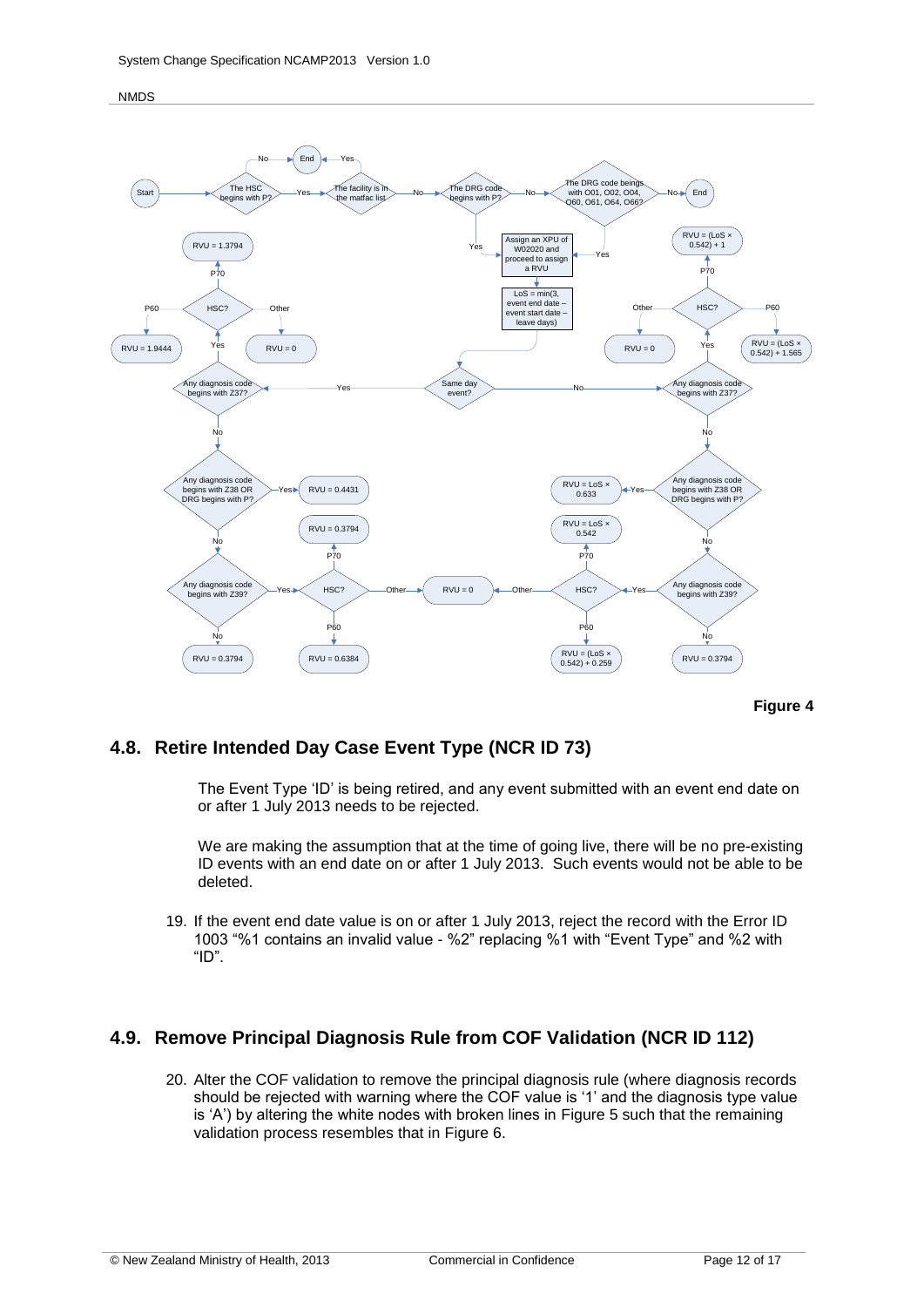

<span id="page-12-0"></span>

**Figure 5**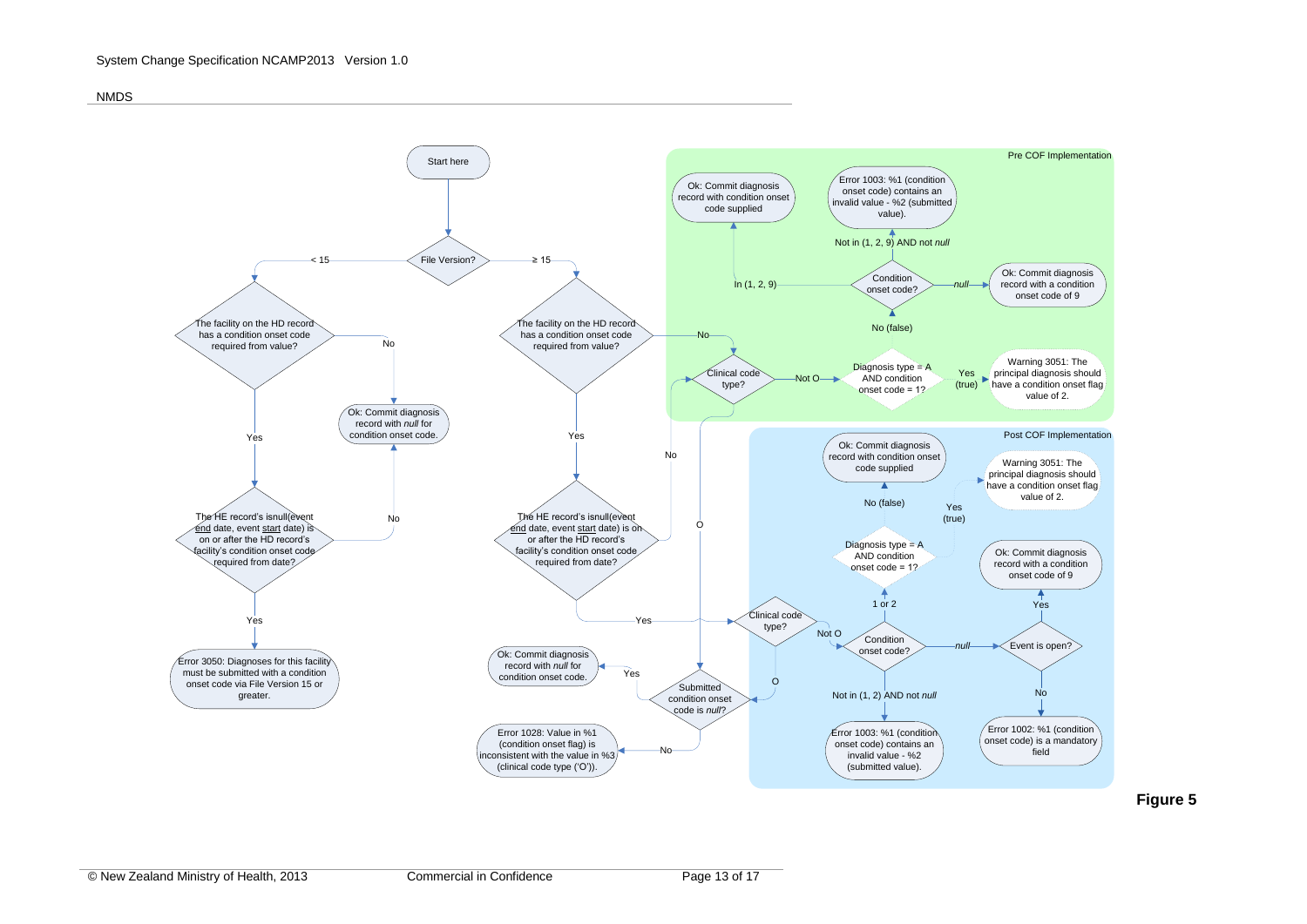

<span id="page-13-0"></span>

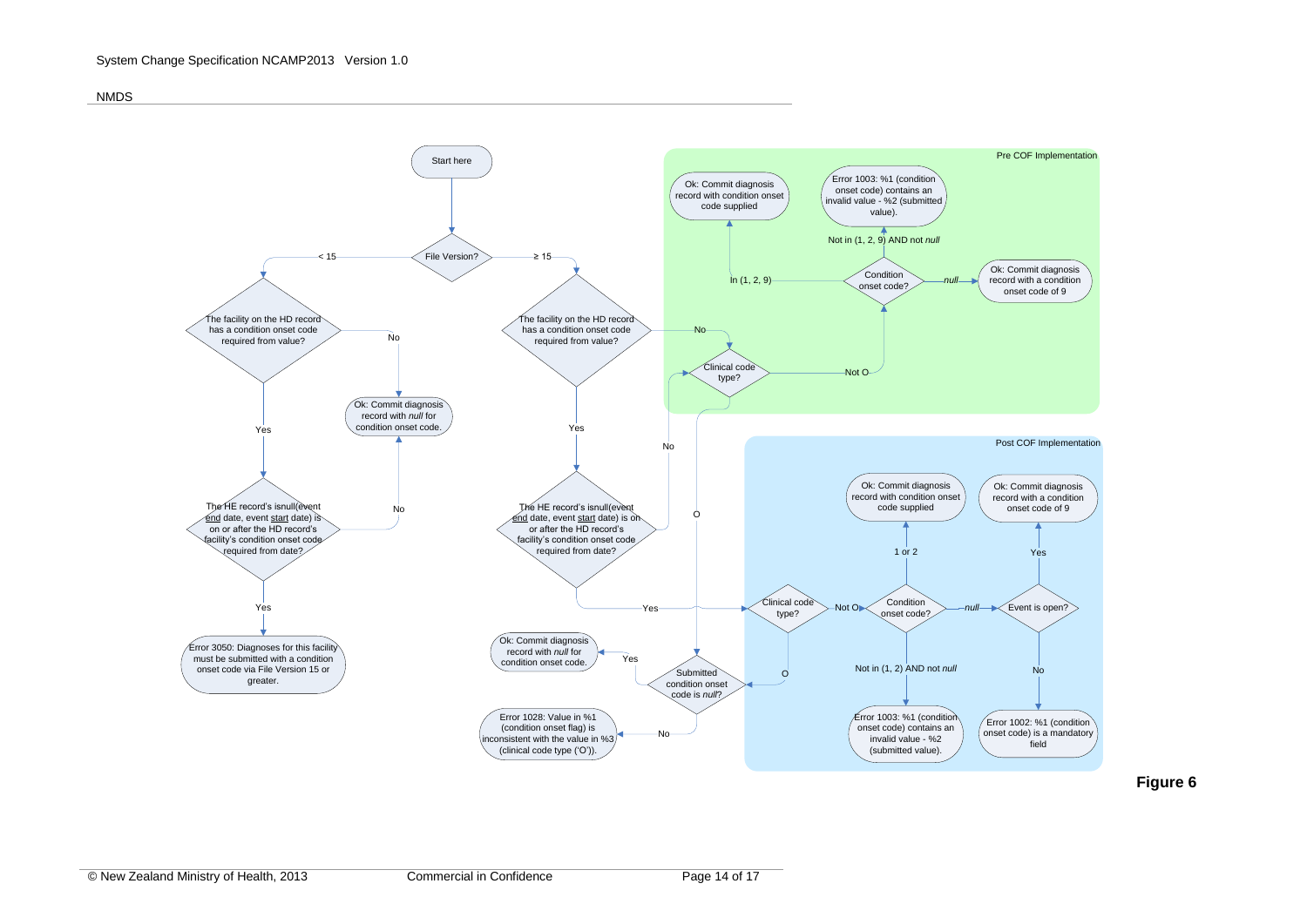# <span id="page-14-0"></span>**Appendix A – Glossary**

| <b>Term</b>  | <b>Definition</b>                                                                                         |  |  |
|--------------|-----------------------------------------------------------------------------------------------------------|--|--|
| BO.          | <b>Business Objects</b>                                                                                   |  |  |
| <b>DRG</b>   | Diagnosis Related Group                                                                                   |  |  |
| ED           | <b>Emergency Department</b>                                                                               |  |  |
| <b>EP</b>    | Electrophysiology                                                                                         |  |  |
| <b>ESPI</b>  | <b>Elective Services Patient Flow Indicator</b>                                                           |  |  |
| <b>HSC</b>   | <b>Health Specialty Code</b>                                                                              |  |  |
| <b>LoS</b>   | Length of Stay                                                                                            |  |  |
| <b>NBRS</b>  | National Booking Reporting System - waiting list for<br>procedures                                        |  |  |
| <b>NBR</b>   | National Booking Reporting Data Mart                                                                      |  |  |
| <b>NMDS</b>  | National Minimum Data Set - hospital patient discharge data                                               |  |  |
| <b>NMD</b>   | National Minimum Data Set Data Mart                                                                       |  |  |
| <b>NNPAC</b> | National Non-admitted Patient Collection                                                                  |  |  |
| <b>NCAMP</b> | National Collections Annual Maintenance Programme                                                         |  |  |
| <b>PMS</b>   | Patient Management System                                                                                 |  |  |
| <b>RVU</b>   | Relative Value Unit                                                                                       |  |  |
| <b>WIES</b>  | Weighted Inlier Equivalent Separations                                                                    |  |  |
|              | A casemix methodology for purchasing a range of inpatient<br>events (principally medical/surgical events) |  |  |
| <b>XPU</b>   | <b>Excluded Purchase Unit</b>                                                                             |  |  |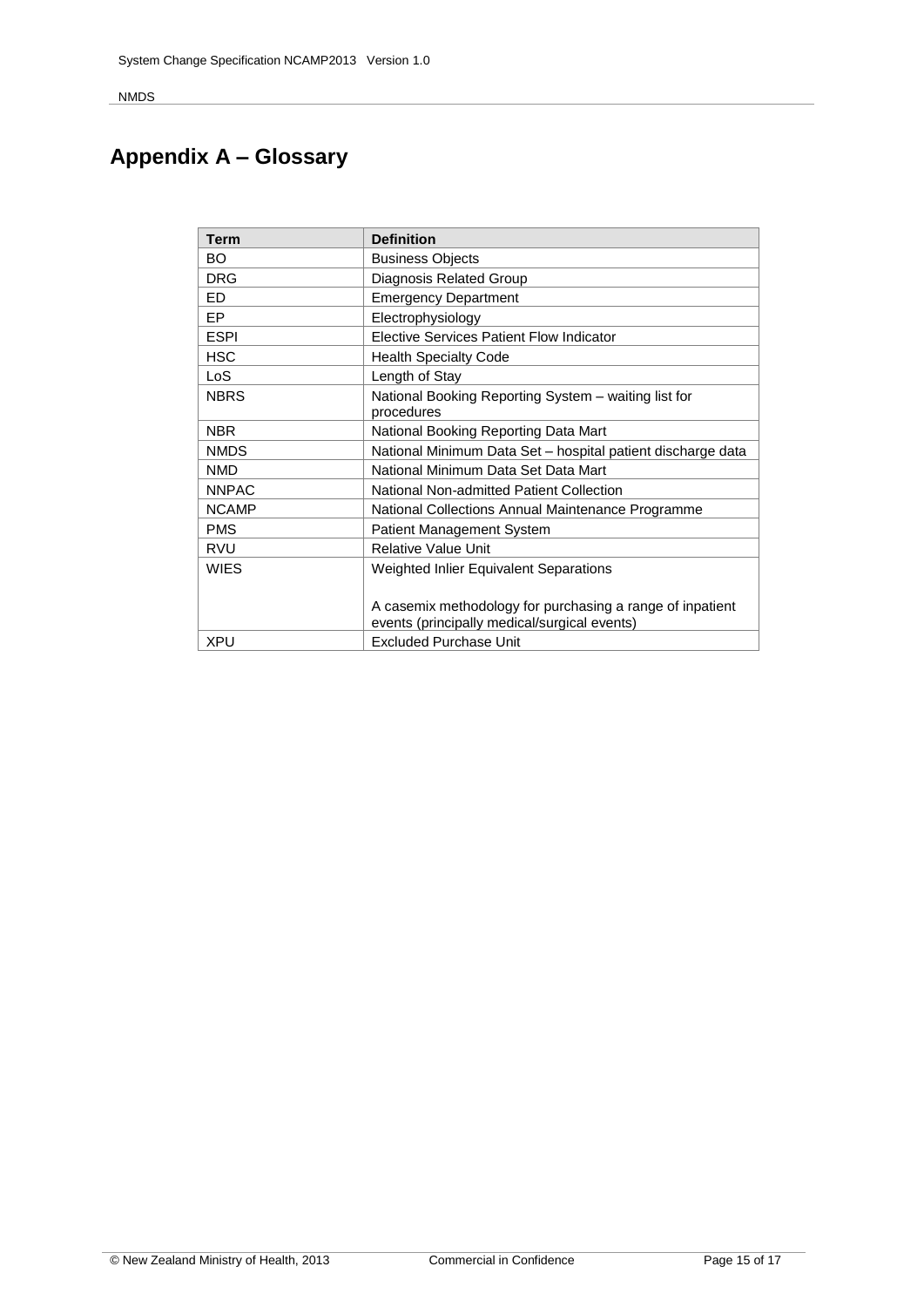# <span id="page-15-0"></span>**Appendix B – Document Control**

#### <span id="page-15-1"></span>**B.1. Document Information**

| System name:              | <b>NMDS</b>                                                                                                                                     |  |  |
|---------------------------|-------------------------------------------------------------------------------------------------------------------------------------------------|--|--|
| File name:                | NCAMP 2013 NMDS System Change Specification                                                                                                     |  |  |
| <b>Version:</b>           | 1.2                                                                                                                                             |  |  |
| Date:                     | 26/02/13                                                                                                                                        |  |  |
| Prepared by:              | Lee Gibson<br><b>Systems Analyst</b>                                                                                                            |  |  |
| <b>Document location:</b> | X:\Workspaces\Systems Analysis\Projects and<br>Releases\NCAMP 2013\Systems Analysis<br>National Collections and Reporting (NCR) Projects filing |  |  |
|                           | <b>NCR 3529 NCAMP 2013</b><br>\Product File\Analysis and Design\Specifications<br><b>\NMDS Change Specification - NCAMP2013</b>                 |  |  |

#### **Document Revision History**

| Ver. | <b>Date</b> | Author     | <b>Description of changes</b>                                                        |
|------|-------------|------------|--------------------------------------------------------------------------------------|
| 0.1  | 8/10/2012   | Lee Gibson | Document Generation                                                                  |
| 0.2  | 22/11/2012  | Lee Gibson | Updated after discussion with<br>Bhargavi Padamata and Jacqueline<br><b>Brookman</b> |
| 0.3  | 27/11/2012  | Lee Gibson | Incorporates feedback received from<br>Leslie Ault, adding Sections 2.3 and<br>2.9.  |
| 1.0  | 28/11/2012  | Lee Gibson | First Release.                                                                       |
| 1.1  | 10/12/2012  | Lee Gibson | Includes a couple of corrections<br>pointed out by Tracy Thompson.                   |
| 1.2  | 25/02/2013  | Lee Gibson | Added insert statements for<br>specialty purchase unit tab (Section<br>2.10)         |

#### <span id="page-15-2"></span>**B.2. Distribution List**

| <b>Name</b>           | <b>Role</b>                   | <b>Group</b>               |  |
|-----------------------|-------------------------------|----------------------------|--|
| Ron Wood              | Project Manager               | National Collections and   |  |
|                       |                               | Reporting                  |  |
| Laig Syed             | Team Leader, Systems Analysis | <b>Solutions Delivery</b>  |  |
| <b>Tony Griffiths</b> | Acting Team Leader, Testing   | <b>Solutions Delivery</b>  |  |
| Daniel Thomson        | <b>Business Analyst</b>       | <b>Solutions Delivery</b>  |  |
| Bhargavi Padamata     | <b>System Developer</b>       | <b>Solutions Delivery</b>  |  |
| Jacqueline Brookman   | <b>Senior Test Analyst</b>    | <b>Solutions Delivery</b>  |  |
| Rachel Lee            | Database Administrator        | <b>Technology Services</b> |  |

#### <span id="page-15-3"></span>**B.3. Associated Documents**

| <b>Document Title</b><br>Location                           | Ver. | <b>Release Date</b> |
|-------------------------------------------------------------|------|---------------------|
| New Zealand Casemix Framework For Publicly Funded Hospitals | 1.0  | 5/10/2012           |